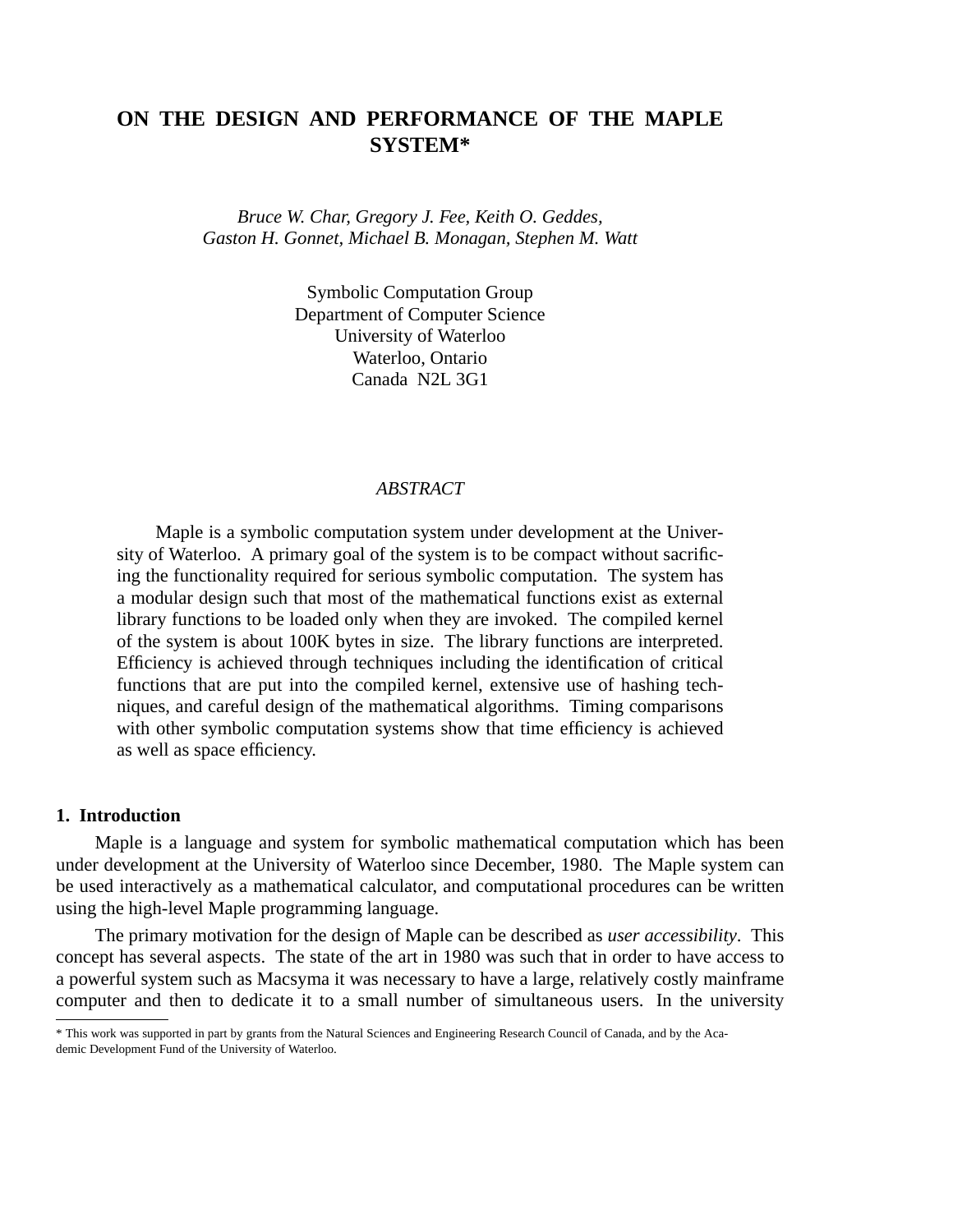setting, it was not feasible to offer symbolic computation to large classes for student computing. In a broader context, a large community of potential users of symbolic mathematical computation remained non-users. The development of the Mumath[1] and Picomath[2] systems showed that a significant symbolic computation capability could be provided on low-cost, small-addressspace microcomputers. It seemed clear that it should be possible to design a symbolic system with a full range of capabilities for symbolic mathematical computation which was neither restricted by the small address space of the early microcomputers nor ''inaccessible to the masses'' because of unreasonable demands on computing resources. In particular, it seemed possible to design a modular system whose demands on memory would grow gracefully with the needs of the application program.

Portability was another of our earliest concerns, partly because we found ourselves users of a computing environment in transition, and partly because it was clear that a wide variety of computer systems would be coming onto the market in the decade of the 1980's.

Thus the primary design goals of the Maple system were: *compactness, modularity,* a *powerful set of facilities* for symbolic mathematical computation, *portability,* and a *good user interface.*

## **2. Design Philosophy**

#### **2.1. Space versus time**

One of the fundamental conflicts facing systems designers is the tradeoff between space and time. In many circumstances, it is possible to improve speed by allowing space consumption to expand, and conversely it is often possible to conserve space consumption at the expense of speed. In the case of designing a symbolic computation system, the potential amount of system code is extremely large because such a system is inherently faced with the task of ''mechanizing all of mathematics''. An early design decision for the Maple system was that the system would have a relatively small kernel (say, on the order of a hundred kilobytes as opposed to a few megabytes). The vast bulk of system code for the various mathematical operations, such as gcd computation, factoring, integration, etc., exists as library codes to be loaded if and when they are needed. Furthermore, given the current state of the art of symbolic computation, we believe it is very important that the programs for these high-level mathematical operations should be readily accessible to, and modifiable by, the non-expert users of the system. Therefore, the library programs for the Maple system are coded in the high-level Maple programming language.

Since another design goal is to be portable across many different operating systems, the only practical implementation of the above model is that the library programs do not exist as compiled code but rather they are interpreted at run-time. Thus a fundamental design criterion for the Maple system is that *space is more crucial than time.* In order to keep the compiled kernel small, we are willing to sacrifice some speed of execution. This can be viewed as a means to satisfy one of MacLennan's[3] design criteria, namely the principle of *localized cost:* users should only pay for what they use.

Given this model, there are several methods by which the time cost of the Maple system is kept to a minimum. One factor is the use of a *simple, efficient interpreter.* As one indication of the relative efficiency of Maple's interpreter, an experiment was performed using the ''tak'' function[4] and it showed Maple's interpreter to be about four times faster than Macsyma's interpreter on that particular benchmark. Consequently, the tradeoff between interpreted library code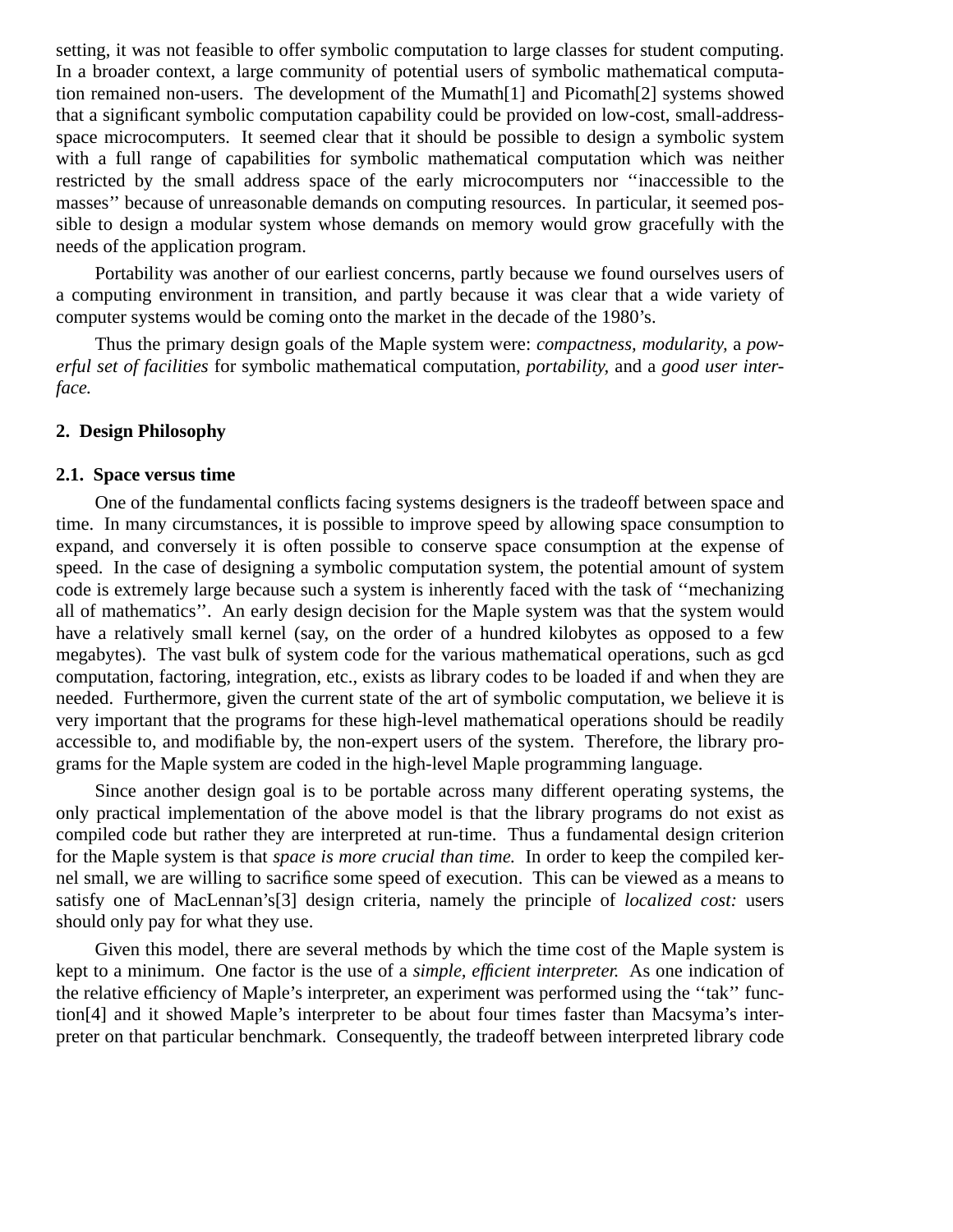and compiled kernel code is not as great in Maple as in other systems.

Another factor in minimizing time cost is the identification of *critical functions* which are placed into the compiled kernel. This has been a dynamic process in the development of the Maple system. Some of the functions that were once in the external library but which have been identified to be critical and were moved to the kernel are: *indets* (to extract the indeterminates from an expression), *seq* (to construct a sequence), *subsop* (to substitute for a particular operand, or subexpression), *max, min, mod,* and *divide* (for polynomial division). On the other hand, some functions that were once in the kernel have been (or are being) moved to become external library functions (for example, *solve, sum,* and *int)* and for some internal functions an external library interface was developed to handle some of the higher-level cases ( *diff, expand,* and *taylor* are examples of functions that have an external library interface).

-3-

Yet another very crucial factor in achieving minimal time cost is the use of *efficient algorithms.* This is perhaps a ''motherhood'' issue. However, particularly in symbolic computation, we have seen that some innocent-looking methods take exponential space and/or time while it is often possible to find better approaches. It has been our experience that most mathematical functions can be executed in the interpreted user language, instead of being included in the compiled kernel, without significantly affecting execution speed. Whereas the speed improvement that can be achieved by placing such a function into the compiled kernel is usually not more than 20-40%, we have in many instances achieved an order of magnitude improvement in speed by improving the algorithm. We note that the effort required to improve an algorithm once it is coded in the internal system implementation language is far greater than the effort required to modify an algorithm coded in the high-level language. Indeed, many of the contributors to the Maple system have never written code in the system implementation language, and would have been unlikely to make their contributions if coding in the low-level language was necessary. (We believe that this is a property of all system developments, not a special property of the Maple system and its particular system implementation language).

The conflict between space and time is, of course, not only a matter relating to the size of the compiled kernel. The run-time consumption of data space and processor time is of equal importance. When an algorithm is being designed for a particular function, there are usually variations of the algorithm which trade off space consumption versus time consumption. We find it useful to consider a measure,

$$
cost = (space)^2 (time),
$$

that arose originally in theoretical studies of time-space trade-offs in sorting [5]. It corresponds with our belief (which has also been expressed by others, such as Hearn [6]) that space is "scarcer" than time in typical algebraic manipulation.

#### **2.2. Compact size as a design goal**

The kernel of the Maple system (i.e., the only part of Maple that is written in the system implementation language and compiled) occupies a little more than 100K bytes on a VAX computer. The kernel system includes only the most basic facilities: the Maple programming language interpreter, numerical, polynomial, and series arithmetic, basic simplification, facilities for handling tables and arrays, print routines, and some fundamental functions such as *coeff, degree, subs* (substitute), *map, igcd* (integer gcd computation), *lcoeff* (leading coefficient of an expression), *op* (to extract operands from an expression), *divide, mod,* and a few others. Some of the fundamental functions have a small core coded in the kernel and an interface to the Maple library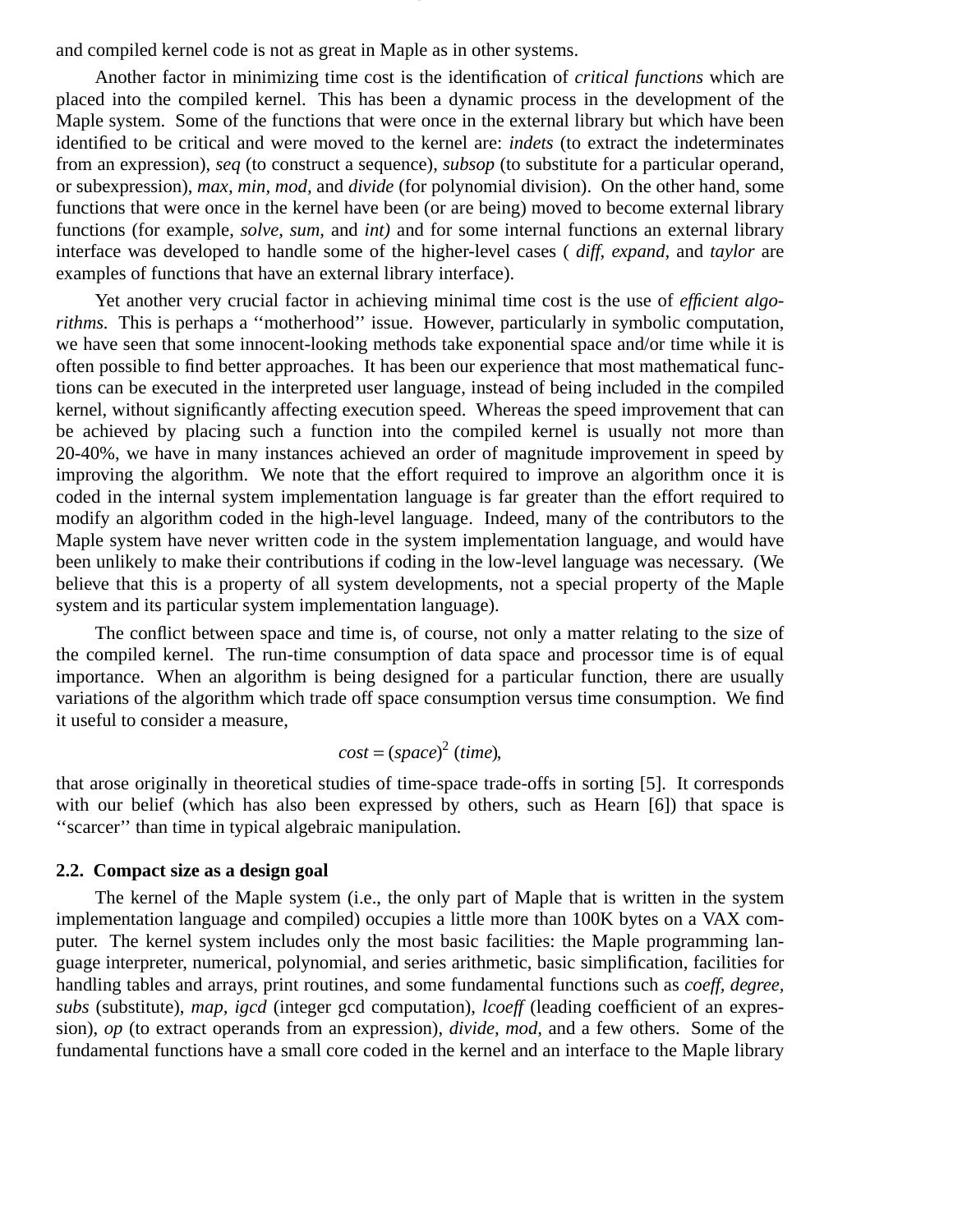for extensions. The interface is general enough so that additional power, such as the ability to deal with new mathematical functions of interest to a particular user, can be obtained by userdefined Maple code. Some examples of functions which have such an internal core and an external user interface are *diff, expand, taylor, type,* and *evalf* (for evaluation to a floating-point number). Other functions supplied with the system are coded entirely in the user-level Maple programming language and exist in the Maple library, including *gcd, factor, normal* (for normalization of rational expressions), *limit, int, resultant, det,* and *solve.*

The compactness of a system is affected by many different design decisions. The following points outline some of the design decisions which have contributed to the compactness of the Maple system.

- 1. *The use of appropriate data structures.* We have designed into Maple a set of data structures appropriate to the mathematical objects being manipulated, with a direct mapping between these abstract structures and the machine-level ''dynamic vectors''.
- 2. *The use of a viable file system.* By having an efficient interpreter and by placing much of the code for system functions into the user-level library, Maple has the property that ''you only pay for what you use''. Writing functions in the user-level Maple language has the additional advantages of readability, maintainability, and portability.
- 3. *Avoiding a large run-time support system.* We view Maple as just one of many software tools that a user may employ to solve problems, regardless of which system it may be used on. We see no need to provide all of these tools within Maple itself, not only because they consume space and greatly increase the problems of porting without providing any greater algebraic computation power, but also because many computing environments will allow their native software tools to be easily connected to Maple (say, as communicating processes).
- 4. *A policy of treating main memory as a scarce resource.* We believe that this point of view is important if we are to achieve the goal of providing a symbolic computation system to ''the masses''. Because we have adopted such a point of view, we are constantly concerned about which functions belong in the Maple kernel and which functions can be supplied as user-level code in the Maple library.
- 5. *The choice of the BCPL family of system implementation languages.* Implementing Maple in system implementation languages from the BCPL family has helped us to achieve the compactness goals outlined in the above points. The support of ''dynamic vectors'' in the implementation language allows the creation of compact data structures for the higher-level objects. Furthermore, an implementation language in the BCPL family typically has a runtime library that is small, selectively included, and yet provides the desired functionality.

# **2.3. Data structures**

Maple has about 40 different internal data structures designed into it. Approximately onequarter of these data structures correspond to programming language statements: assignment, *if*, *for*, *read*, etc. The remaining data structures correspond to the types of expressions including those formed using standard arithmetic and logical operators, numbers (integer, rational, and floating-point), lists, sets, tables, (unevaluated) functions, procedure definitions, equations, ranges, and series. All of these structures are represented internally as dynamic vectors.

This approach using dynamic vectors at the machine level and a rich set of data structures at the abstract level has significant advantages in improved compactness and efficiency of the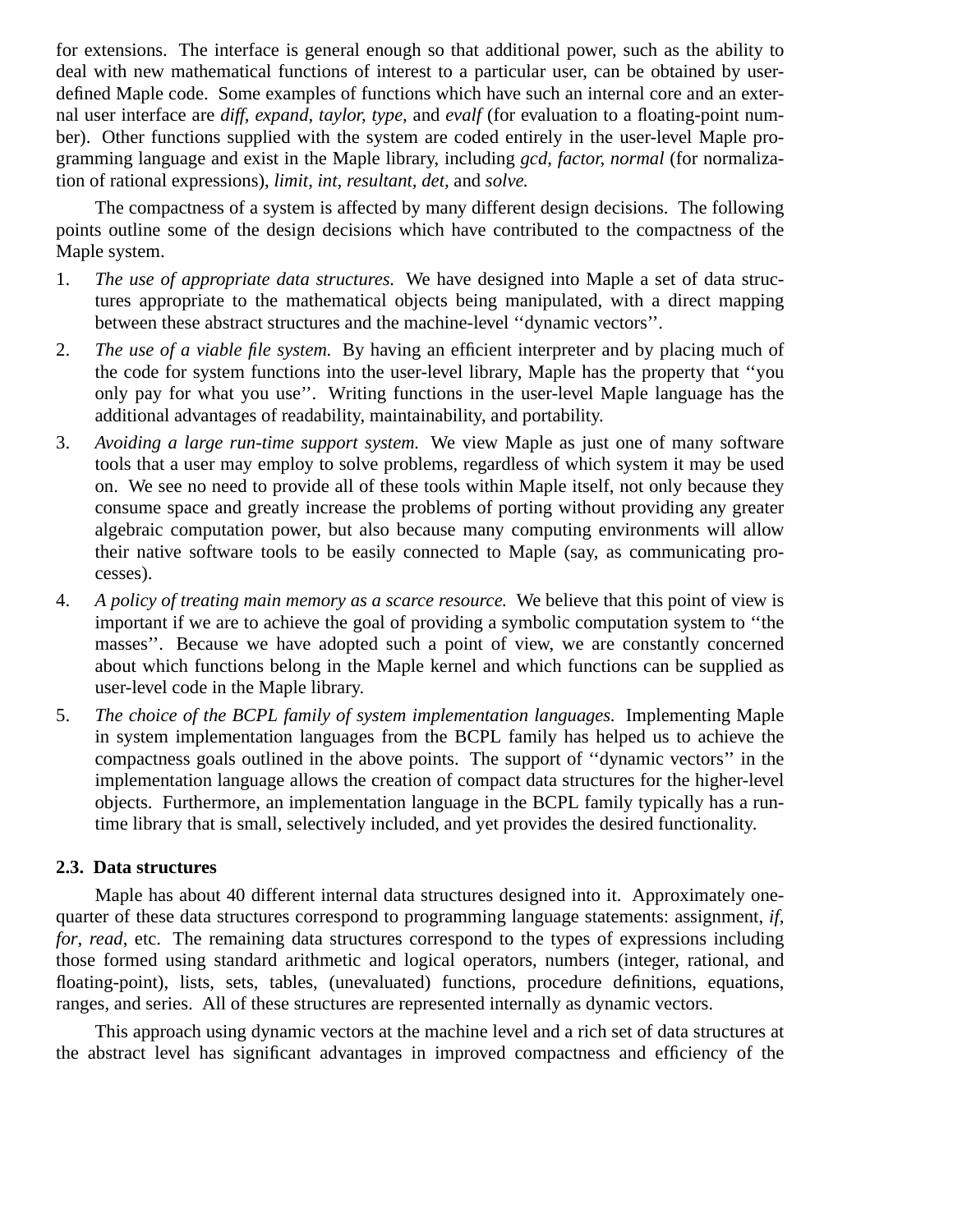resulting system code. First, in Maple there is only one level of abstraction above the systemlevel objects. We believe that the direct mapping between the abstract objects and the systemlevel objects simplifies our code and makes it more efficient than a scheme involving a less direct mapping. Secondly, we believe that the design of data structures should be related, if possible, to the language that describes the data objects. In our case we have a simple context-free language, and it is natural to relate the data structures to the productions in the grammar. This immediately suggests the need for many data structures since there are many productions in the language. Thirdly, dynamic vectors allow us, in many cases, to have direct access to each of the components of the structure at about the same cost. This is more desirable than the sequential access required when all objects are represented as lists. Fourthly, dynamic vectors are more compact than structures linked by pointers. In summary, an important part of the compactness and efficiency of Maple is due to the use of appropriate data structures.

-5-

## **2.4. Computational power through libraries of functions**

Another goal of the Maple system is to provide a powerful set of facilities for symbolic mathematical computation. In other words, we are not willing to achieve compactness by sacrificing the functionality of the system. Thus while the number of functions provided in the kernel system is kept to a minimum, many more functions for symbolic mathematics are provided in the system library, to be loaded as required. The functions in the system library are written in the high-level Maple programming language and are therefore readily accessible to all users of the Maple system. A load module for each library procedure is stored in ''Maple internal format'' which is a quick-loading expression-tree representation of the procedure definition. When a library function is invoked, its load module is read into the Maple environment (if not already loaded) and the expression tree is interpreted by the Maple interpreter.

#### **3. The Use of Hashing in Maple**

Maple's overall performance is in part achieved by the use of table based algorithms for critical functions. Tables are used within the Maple kernel in both evaluation and simplification, as well as less crucial functions. For simplification, Maple keeps a single copy of each expression or subexpression within an entire session. This is achieved by keeping all objects in a table. In user-level procedures, the *remember* option provides a hint to the interpreter that the values returned are likely to be needed again. These values are maintained in a table until a garbage collection is performed. Finally, tables are available at the user level as one of Maple's data types.

All of the table searching is done by hashing. The algorithm is an implementation of direct chaining in which the hash chains are dynamic vectors instead of linked lists. Each table element is stored as a pair of consecutive entries in the hash chain vector. The first entry of this pair is the hash key and the second is a pointer to the stored value. For efficiency, the hash chain vectors are grown a number of entries at a time and consequently some of the entries may not be filled.

#### **3.1. Internal Use of Hash Tables**

A computer algebra system spends most of its time evaluating and simplifying expressions. The Maple kernel manages two tables, the *partial computation table* and the *simplification table*, in an effort to make evaluation and simplification efficient. Other uses of hash tables in the kernel are the global symbol table and temporary tables used in performing input/output.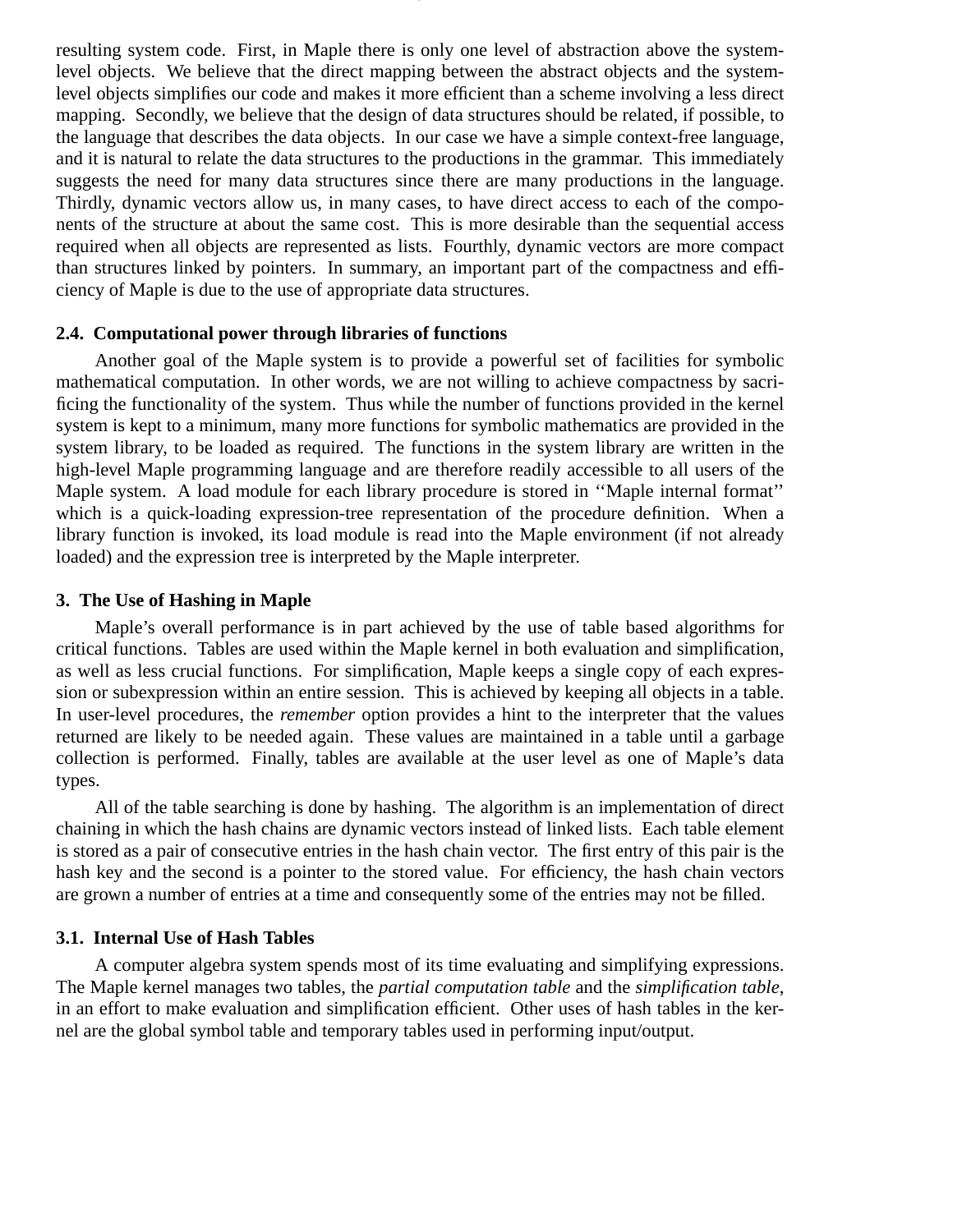#### **3.1.1. The Simplification Table**

By far, the most important table maintained by the Maple kernel is the simplification table. All simplified expressions and subexpressions are stored in the simplification table. The main purpose of this table is to ensure that simplified expressions have a unique instance in memory. Every expression which is entered into maple or generated internally is checked against the simplification table, and if found, the new expression is discarded and the old one is used. This task is done by the simplifier which recursively simplifies (applies all the basic simplification rules) and checks against the table. Garbage collection deletes the entries in the simplification table which cannot be reached from a global name.

-6-

The task of checking for equivalent expressions within thousands of subexpressions would not be feasible if it was not done with the aid of hashing. Every expression is entered in the simplification table using its *signature* as a key. The signature of an expression is a hashing function itself, with one very important attribute: signatures of trivially equivalent expressions are equal [7]. For example, the signatures of the expressions  $a+b+c$  and  $c+a+b$  are identical; the signatures of a\*b and b\*a are also identical. If two expressions' signatures disagree then the expressions cannot be equal at the basic level of simplification.

Searching for an expression in the simplification table is done by:

- simplifying recursively all of its components;
- applying the basic simplification rules;
- computing its signature and searching for this signature in the table.

If the signature is found then we perform a full comparison (taking into account that additions and multiplications are commutative, etc.) to verify that it is the same expression. If the expression is found, the one in the table is used and the searched one is discarded. We have to do a full comparison of expressions only when we have a ''collision'' of signatures. How often this occurs is machine dependent. On a VAX, which has a 32-bit word, the signatures have 22 to 24 useful bits. An experiment we conducted measuring the collision rate during ''typical'' Maple computation indicated that signatures of inequivalent expressions coincide about once every 1500 comparisons for signatures of this size. Thus, the time spent searching the simplification table is typically negligible.

Since simplified expressions are guaranteed to have a unique occurrence, it is possible to test for equality of *simplified* expressions using a single pointer comparison.

## **3.1.2. The Partial Computation Table**

Some functions tend to be called many times with the same arguments. Maple takes advantage of this fact by maintaining a table of function results for these functions. This is called the *partial computation table*. In it, function calls are used as the keys and their results as the values. Searching the hash table is extremely efficient so even for simple functions it is orders of magnitude faster than the actual evaluation of the function. Since both the function call and function result are already existing as simplified data structures, the only storage consumed by an entry in the partial computation table is a pair of pointers. The partial computation table is cleared by garbage collection.

The original motivation for the partial computation table (which is still valid) was the observation that certain operations reproduce subexpressions multiple times in their results. As an example of this, consider the operation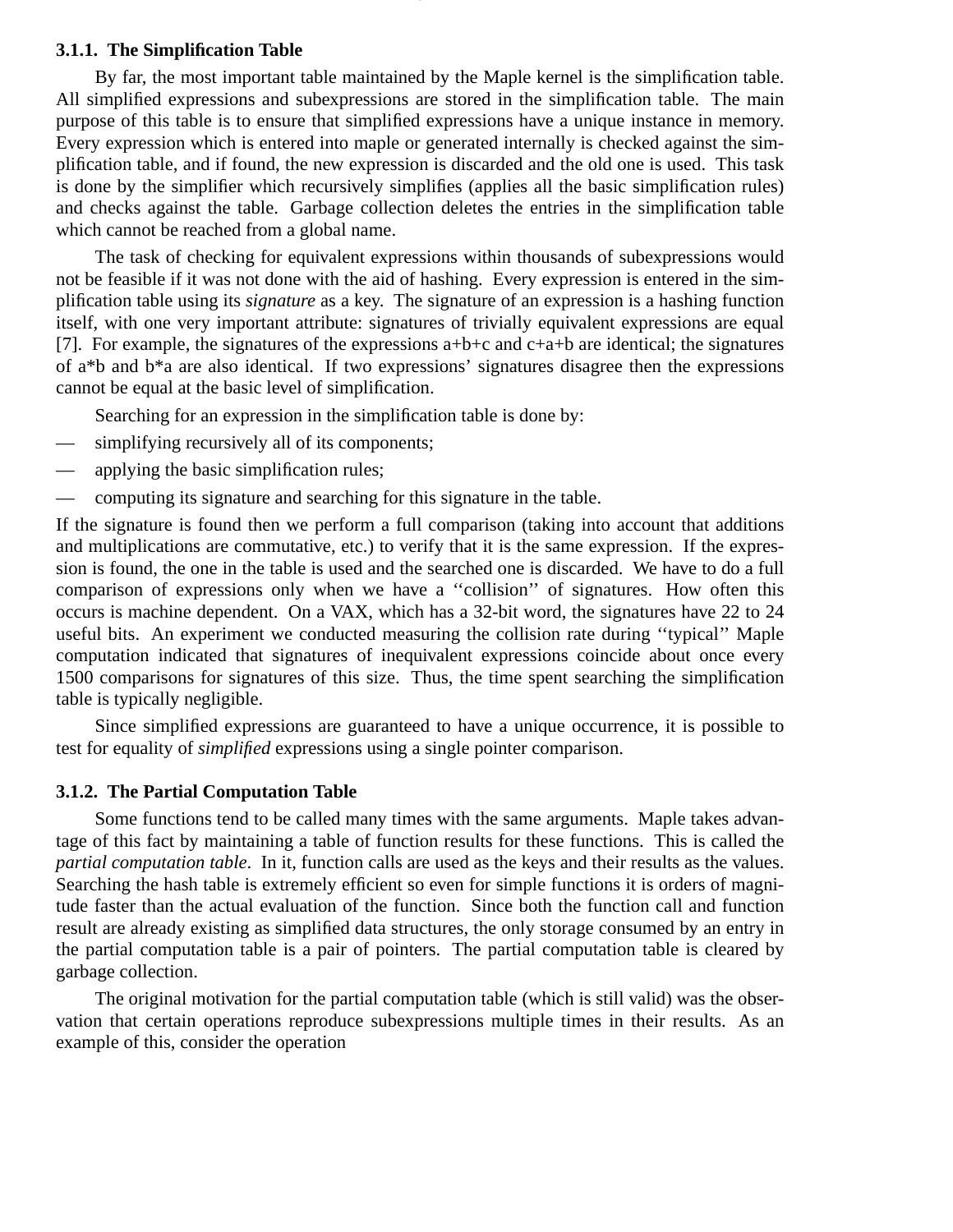taylor(  $exp(y/(1-x) + a)$ , x=0 )

where every term in the result contains the expression  $exp(y+a)$ . Any further operation on this result (such as simplification, differentiation, etc.) will have to deal with this argument repeatedly.

There are four kernel functions that use the partial computation table: *diff*, *taylor*, *expand*, and *evalf*. (The *evalf* function is used for floating-point evaluation). External library functions and user-defined functions take advantage of the partial computation table by specifying the *remember* option in the procedure body. This is further discussed in a later section.

## **3.1.3. The Name Table**

The simplest use of hashing in the Maple kernel is the *name table*. This is a symbol table for all global names. Each key is computed from the name's character string and the entry is a pointer to the data structure for the name. The name table is used to locate global names formed by the lexical scanner or by name concatenation. It is also used by functions that perform operations on all global names. These operations include: (i) marking for garbage collection, (ii) the saving of a Maple session environment in a file, and (iii) the Maple functions *anames* and *unames* which return all assigned global names and all unassigned global names, respectively.

## **3.1.4. Put Tables**

It is possible to store Maple objects in a sequential file using a fast-loading internal format. The pointers in a collection of Maple objects form a general directed graph. The process of saving values in a file and later reading the values in from the file (usually in a different session) must preserve this graph, and in particular preserve shared subexpressions. A hash table is temporarily created for each **save** or **read** statement that uses internal format. These tables are known in Maple as *put tables*. The put tables are used to keep track of which subexpressions have already been output to (or input from) the file, and, in general, to perform the mapping from a directed graph into a linear (labelled) structure.

### **3.2. Option Remember**

Functions written in the user-level Maple programming language, including the system-supplied external library functions, may use the partial computation table by specifying option remember in the options list of the procedure body. This is best viewed as a hint to the interpreter that the results of this function are likely to be used again. It may also be advantageous to use option remember in a function that is extremely expensive to compute, even if the result does not have a large probability of being re-used. It is important to note that remembered values disappear on garbage collection. For functions without side effects, this causes no problem because the act of remembering is an optimization; semantically it makes no difference whether the result is remembered or recomputed. For functions with side effects, this may cause erratic behaviour.

For many problems, remembering past results reduces the running time dramatically. For example, the Fibonacci numbers computed with

$$
fib := proc(n)
$$
  
if n < 2 then n else fib(n-1) + fib(n-2) fi  
end;

take exponential time to compute, while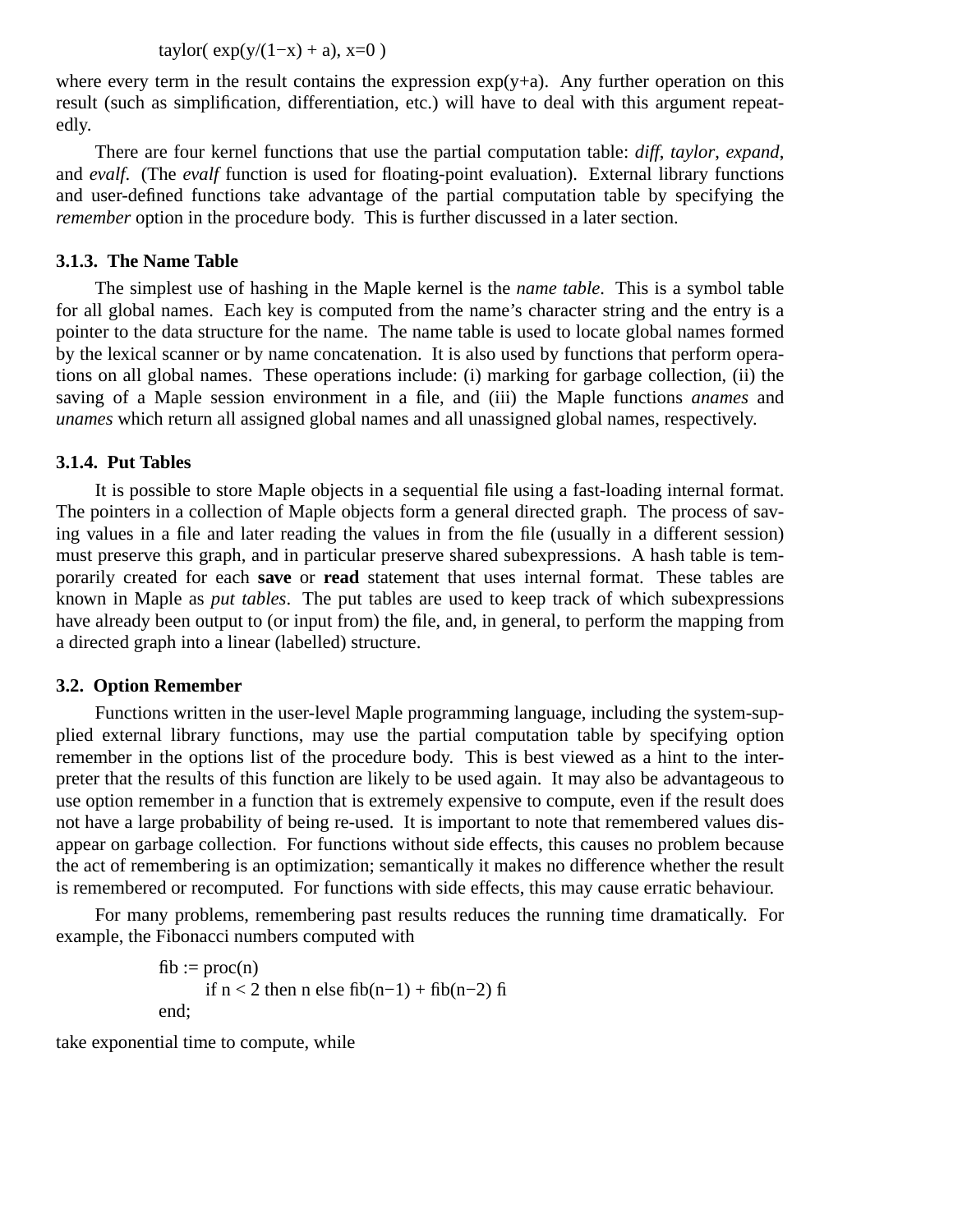$fib := proc(n)$  option remember; if n < 2 then n else fib(n−1) + fib(n−2) fi end;

takes only linear time. Although the effect is not as spectacular for most functions, it is not unusual for typical programs to be made roughly 30% faster by the judicious use of option remember. Of course this same factor could be obtained by recoding the crucial functions to use tables explicitly. The main advantage of option remember is that it achieves this performance factor without altering the function's code. The resulting code is very easy to read since the algorithmic intent is not obscured by code for saving intermediate results.

-8-

Sometimes the value of a function for some argument is known without actually computing it explicitly. An example would be an idempotent function such as *sqrfree*, which produces a square-free factorization of a polynomial. If the function uses option remember then this additional information may be entered in the partial computation table directly, using the *remember* function. An example would be:

> $p :=$  sqrfree(q, x); remember(sqrfree(p,x) = p);

Here the result of *sqrfree* is remembered for both *p* and *q*. The *remember* function evaluates its argument specially so that the function call is not executed.

Many library functions that use option remember have a front end that substitutes the indeterminates of the arguments for generic names. This is an attempt to remember a general result. This is done by the integrator, for example. All integrations are done with respect to the special variable name  $\mathcal{Q}X$ . Once  $int(x^2 20^* exp(x),x)$  has been computed, then the integral  $int(y^2 20*exp(y),y)$  is obtained from the partial computation table.

#### **3.3. Arrays and Tables in the Maple Language**

Arrays and tables are provided as data types in the Maple language. An array is a table for which the component indices must be integers lying within specified bounds. Arrays and tables are implemented using Maple's internal hash tables. Because of this, sparse arrays are equally as efficient as dense arrays. Contrary to the belief that arrays can be accessed quickly only by computing an element's address as an offset using the indices, our experience has shown that, in the Maple context, handling arrays as tables is at least as efficient while being more general.

A table object consists of (i) index bounds (for arrays only), (ii) a hash table of components, and (iii) an indexing function. The components of a table T are accessed using a subscript syntax, e.g., T[a,b\*cos(x)]. Since a simplified expression is guaranteed to have a unique instance in memory, we use the address of the simplified index as the hash key for a component. If no component exists for a given index, then the indexed expression is returned.

The semantics of indexing into a table are described by its *indexing function*. Using an indexing function, it is possible to do such things as efficiently store a symmetric matrix or count how often each element of a table is referenced. Because each table defines its own indexing method, generic programs can be written that do not need to know about special data representations. Aside from the default, general indexing, some indexing functions are provided by the Maple kernel. Other indexing functions are loaded from the library or are supplied by the user.

Two typical system-supplied indexing functions are *symmetric* and *sparse*. The indexing function *symmetric* is used for tables in which the value of a component is independent of the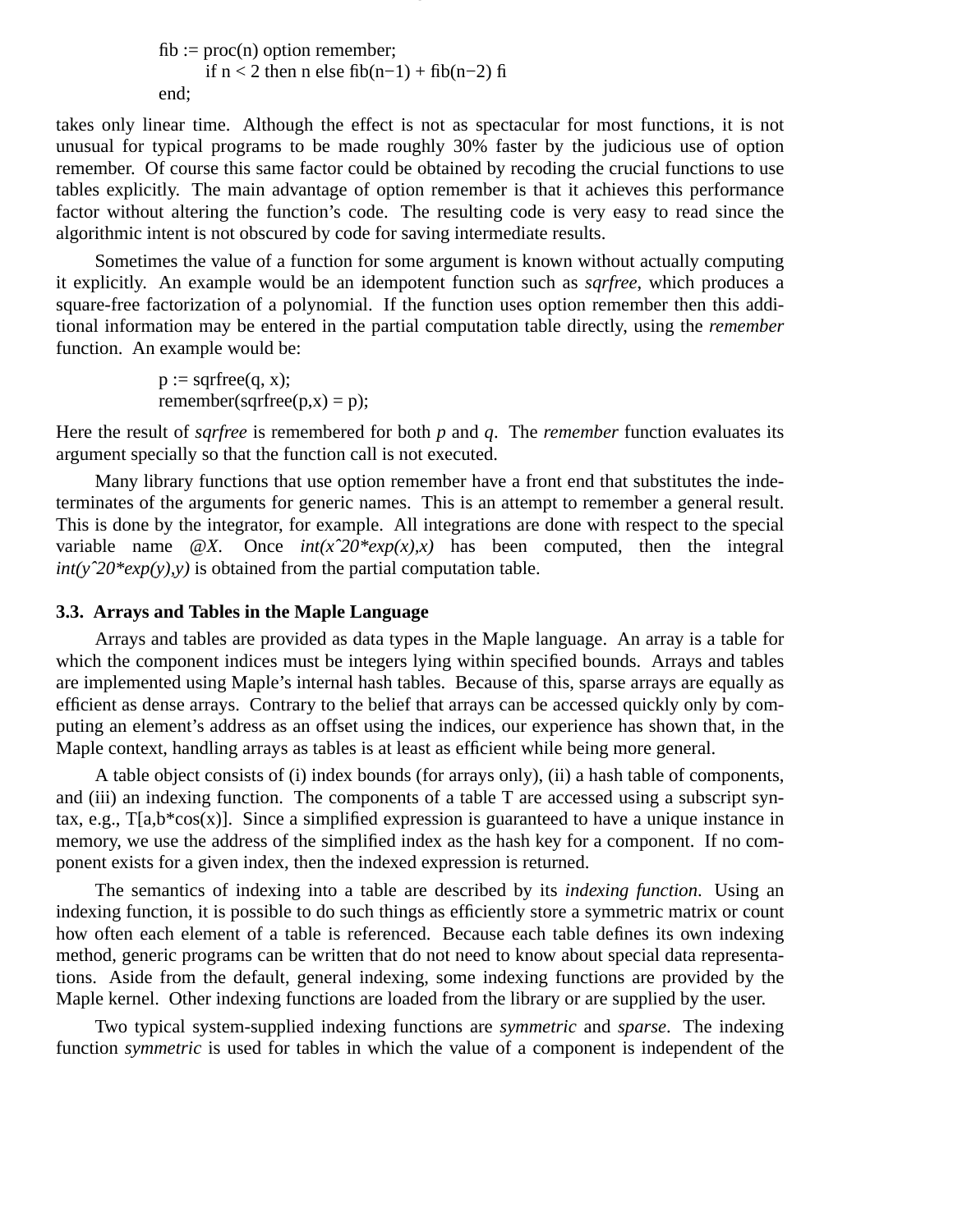order of the expressions in the index. This indexing function works by reordering the index expression sequence to produce a unique table reference. Thus, if the table T uses *symmetric*, the expression  $T[i,j] - T[i,j]$  evaluates to zero regardless of whether or not i, j or  $T[i,j]$  are assigned values. The indexing function *sparse* is used with tables for which a component is assumed to have the value 0 if it has not been assigned.

-9-

#### **4. Hybrid Algorithms**

It is well understood that many problems in algebraic computation do not have a single "best" algorithm. In fact, for some problems there may be many algorithms to choose from. Computing polynomial greatest common divisors is one such example. At least four major classes of gcd methods are in use in algebraic systems today. These are polynomial remainder sequence based algorithms[8,9], Hensel based algorithms[10,11], the sparse modular algorithm[12], and an integer-gcd based heuristic[13]. Comparison of their performance indicates that no one algorithm works best all the time. Some ''win'' on sparser problems, others on dense problems. Some work well on small problems and do poorly on problems of higher degree or numbers of variables. Others have such overhead that they should only be used on large problems where their asymptotic complexity begins to assert itself.

How then does a general purpose system organize the code to solve a problem where several algorithms should be considered? Consider applying a predetermined, fixed algorithm to all problems. Such a single algorithm must be robust. This rules out the application of algorithms that will succeed, or succeed quickly, only on certain classes of problems. The alternative to using a single algorithm is to automatically select from several: a ''hybrid'', or polyalgorithm. A polyalgorithm could also possibly use one method to partially solve the problem (for example, eliminating some of the unknowns from a system of equations), and then switch over to another more general and expensive algorithm when appropriate. This is not always possible but when it is, it often makes a substantial overall improvement in efficiency.

Thus, a hybrid procedure can be viewed as automating not only the algebraic computation, but also automating the expertise in selecting and combining algorithms for a particular problem. If this is done well, it can relieve the user from the unwanted burden of learning details of algorithms in areas that are not of direct interest to him or her. In order to justify a hybrid approach in contrast with using a single algorithm, it must be shown that the decisions about which algorithm to use, and when to start using it, can be automated without introducing undue overhead. It must also be shown that the hybrid algorithm often performs much better than any single algorithm, and rarely performs much worse.

We describe the Maple implementation of hybrid algorithms for several different problem areas. These include the determinant code, the gcd code, and the solve code (for solving systems of equations). All of the codes for these problems are implemented in the user-level Maple language and therefore they are interpreted rather than compiled. Timing comparisons are presented to show the relative performance of Maple, Macsyma, and Reduce on some sample problems. All timings (in seconds) were obtained on a Vax 11/780 running Berkeley Unix 4.2, by calling the user-level routine for solving the given problem.

#### **4.1. Determinants**

The two methods used are fraction-free Gaussian elimination and minor expansion. Comparisons of these two methods are given by Gentleman and Johnson, and Horowitz and Sahni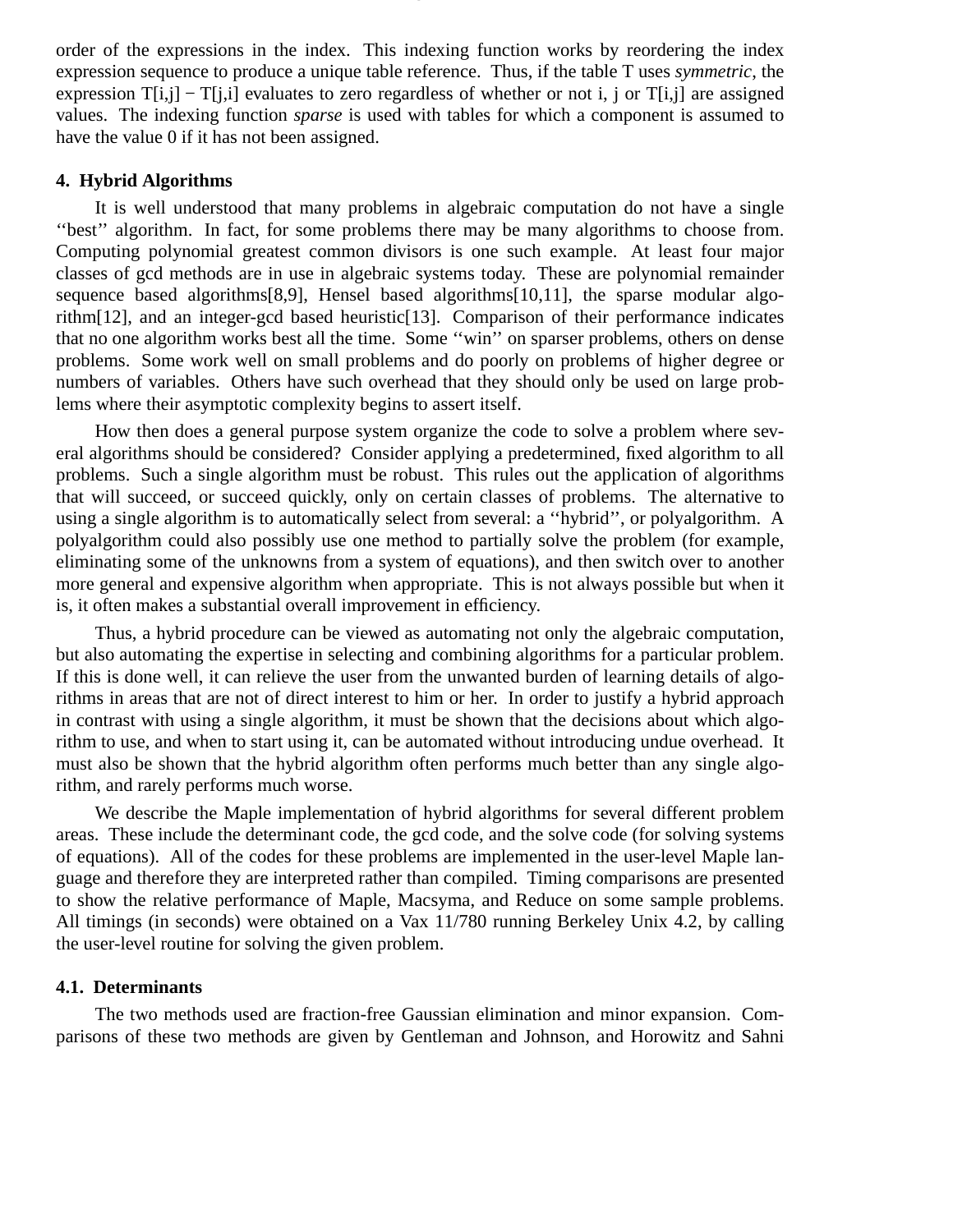[14,15]. Those authors' comments, their timing results, and our own experience, suggest the following general guideline for choosing between Gaussian elimination and minor expansion:

- (1) for matrices with many numerical entries and/or larger dense matrices in only a few variables, use gaussian elimination;
- (2) for small matrices (of dimension  $\leq 5$ ), sparse matrices, and matrices with many variables, use minor expansion.

We are also experimenting with the idea of running fraction-free elimination steps until a small pivot is no longer available, then switching to minor expansion. We note that the strengths and weaknesses of a particular computer algebra system must also be taken into consideration in algorithm selection. For example, Maple is particularly well suited to using minor expansion because of the facility provided by the partial computation table as described previously. By using *option remember*, we can implement the standard recursive definition of a determinant in terms of its minors (see Figure 1). Without the help of *option remember* (or some similar facility), this algorithm would be extremely inefficient, as minors would be recomputed an exponential number of times. In using *option remember*, the system avoids recomputation by automatically keeping track of the minors' determinants as it computes them. Gentleman and Johnson avoid recomputation by computing the determinants of the minors ''bottom up''. We believe that the use of *option remember* in Maple leads to a more natural and simpler coding, and furthermore avoids an exponential amount of work for the sparse cases.

The above discussion of determinant code organization is equally applicable to the problem of computing matrix inverses. For this problem, there is a choice between fraction-free Gaussian elimination and computing the inverse via the adjoint of the matrix.

The timing results in Table 1 show that Maple's determinant code performs quite well over a variety of different problems. For these (and subsequent) timing comparisons, note that Maple's code is executed by an interpreter while the Macsyma and Reduce codes have been compiled. For a detailed listing of the test problems used in Table 1, see appendix 1. We find that the overhead of algorithm selection is not unreasonable compared to the cost of computing the determinant.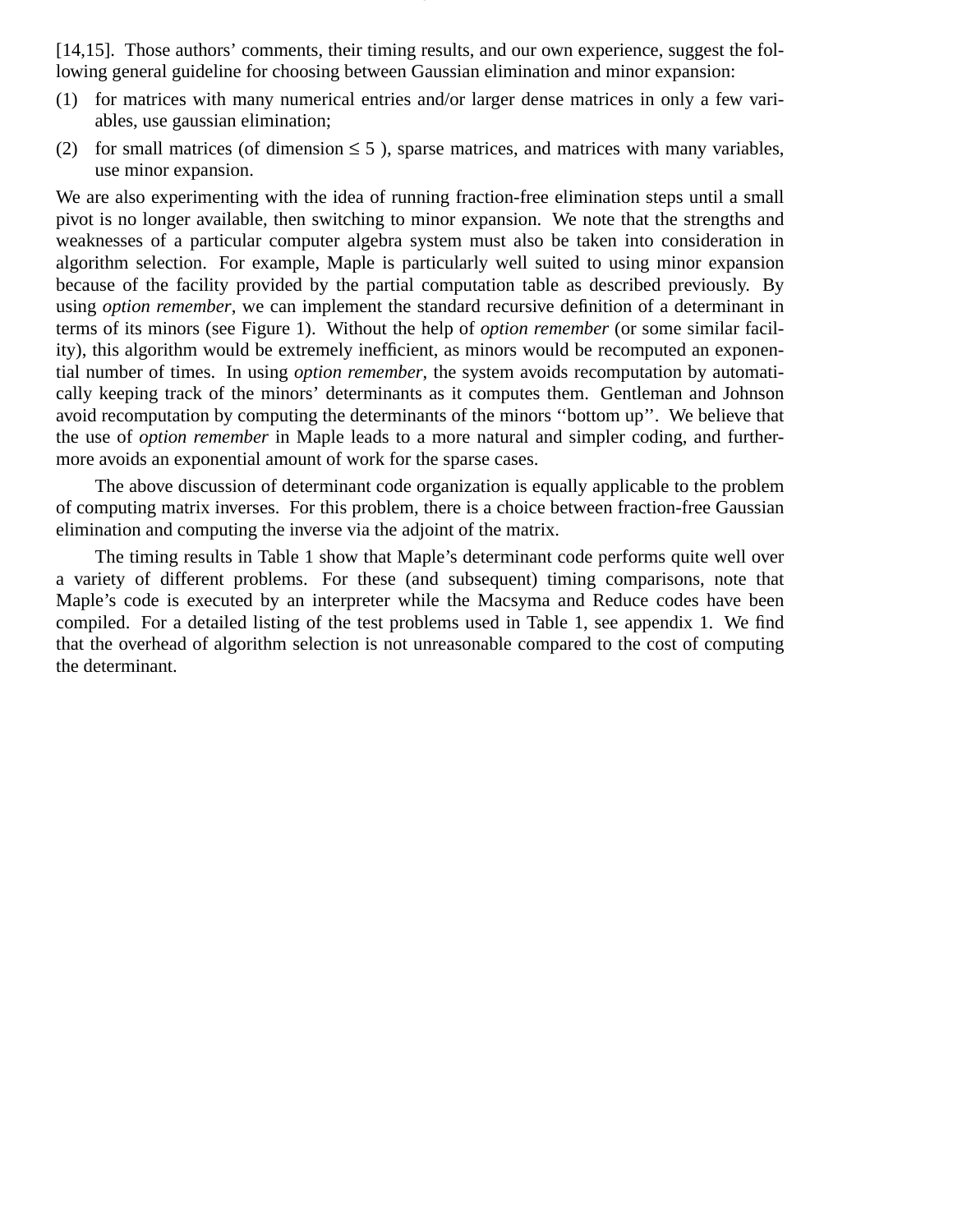```
minor := proc (A, r, c, n) local i, s, t; option remember;
# Compute the determinant of the n by n minor of the matrix A, whose row
# and column indices are given in the lists r and c, using minor expansion.
      if n = 1 then A[r[1], c[1]]elif n = 2 then A[r[1],c[1]]^*A[r[2],c[2]] - A[r[1],c[2]]^*A[r[2],c[1]]elif n = 3 then
            A[r[1],c[1]] * (A[r[2],c[2]]*A[r[3],c[3]] − A[r[2],c[3]]*A[r[3],c[2]]) −
            A[r[2],c[1]] * (A[r[1],c[2]] * A[r[3],c[3]] - A[r[1],c[3]] * A[r[3],c[2]]) +A[r[3],c[1]] * (A[r[1],c[2]]*A[r[2],c[3]] − A[r[1],c[3]]*A[r[2],c[2]])
      else
            t :=subsop(1 = NULL,c);s := 0:
            for i to n do if A[r[i],c[1]] \leq 0 then
               s := s + A[r[i],c[1]] * (-1)^(i+1) * minor(A,subsop(i=NULL,r),t,n-1)
            fi od
      fi;
      if type(", `+`) then expand(") else " fi
end
```

|  |  |  | <i>Figure 1</i> : Maple library code for computation of a minor's determinant. |
|--|--|--|--------------------------------------------------------------------------------|
|  |  |  |                                                                                |

| Matrix description                        | Maple | Macsyma $(1)$ | Reduce $(1)$ |
|-------------------------------------------|-------|---------------|--------------|
| 5 by 5 Vandermonde                        | 6.5   | 10.5          | 0.8          |
| 5 by 5 Dense univariate Bezout            | 19.9  | 19.8          | 17.5         |
| 6 by 6 Bezout (from Sigsam #7)            | 133.6 | 271.6         | 132.9        |
| 12 by 12 Eigenvalue problem (band matrix) | 42.5  | 719.5         | 10.8         |
| 10 by 10 Hilbert                          | 13.5  | 236.0         | 300.7        |
| 10 by 10 Univariate Sylvester             | 40.2  | 1414.0        | 264.9        |
| 11 by 11 Tridiagonal (univariate)         | 4.8   | 95.1          | 0.9          |
| 14 by 14 Eigenvalue problem (bivariate)   | 279.7 | >1500         | >1500        |
|                                           |       |               |              |

*Table 1*: Timings for determinant problems.

Notes: (1) The default algorithm for both Macsyma and Reduce on our system is minor expansion. Also, in collecting the Macsyma times, *ratexpand* was applied to the result from *determinant* where necessary.

## **4.2. Greatest Common Divisors of Polynomials**

Maple's gcd code makes use of two algorithms. Initially, a heuristic, gcdheu,[13] is tried. Gcdheu computes polynomial gcds via polynomial evaluation, an integer gcd computation, and single-point polynomial interpolation. This method was motivated by the fact that the hardware provides support for integer arithmetic, and consequently even multiple-precision integer arithmetic is fast, whereas there is no hardware support for polynomial arithmetic. Therefore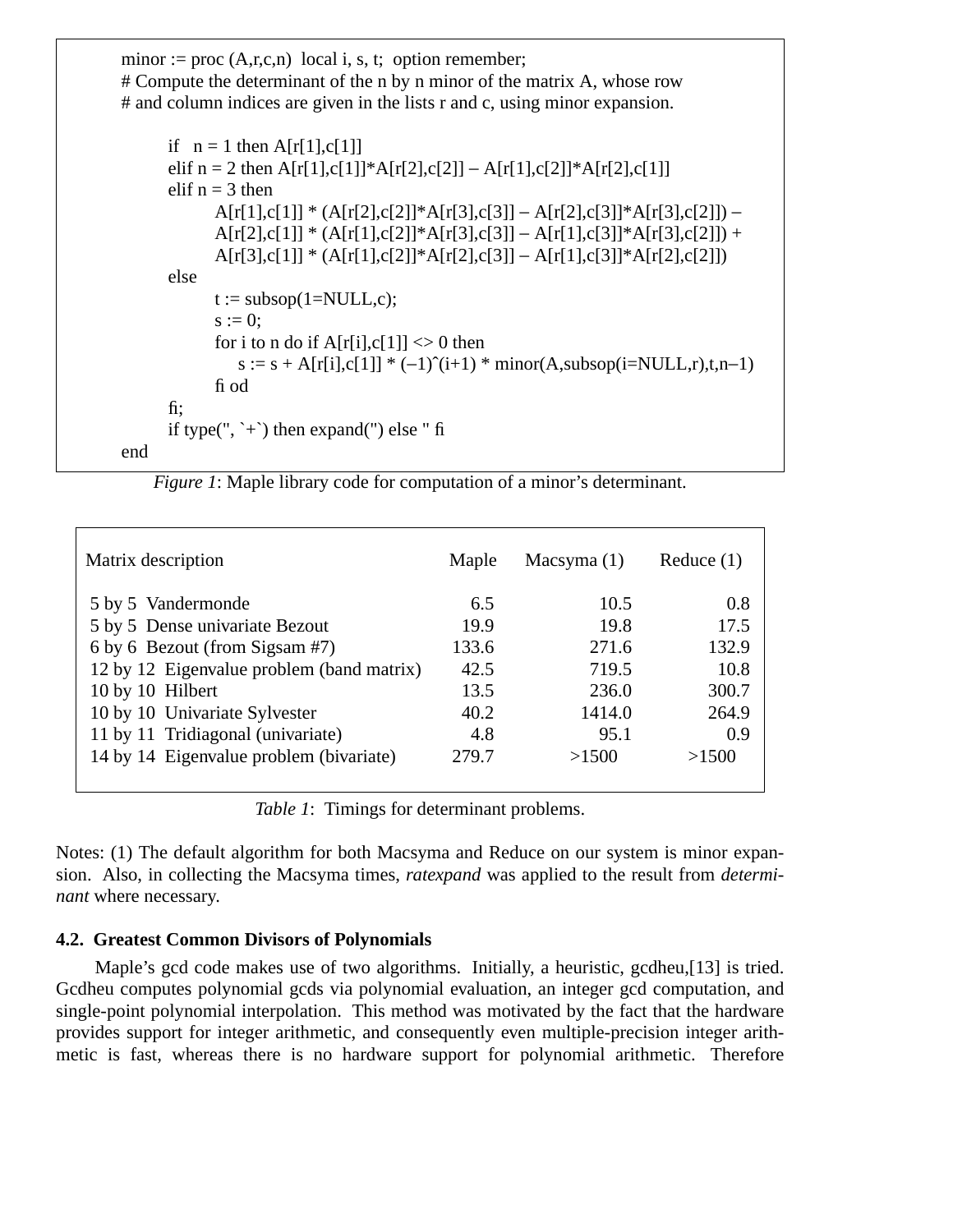although the complexity of an integer gcd based computation is exponential in the number of variables, such a method performs very well on a significant class of practical problems. Roughly speaking, for most problems in three or fewer variables we find that gcdheu is the algorithm of choice. On the other hand, there are many problems that gcdheu would be extremely slow to solve. Fortunately, it is easy for gcdheu to detect its bad cases by estimating the size of the integer gcd problem before generating it. When the integer gcd problem about to be generated would be larger than a pre-specified size (currently set at 3000 digits), gcdheu gives up. Control is passed back to the main code, which then sets up the problem for the second algorithm. The second algorithm is a Hensel-based gcd algorithm (EEZGCD).\*

Another important feature of gcdheu is that its code size is tiny, relative to Hensel-based codes or the sparse modular code. For most sessions we expect that the gcdheu algorithm will be sufficient and consequently the larger codes will not be loaded. This organization helps to maintain Maple's goal of compactness.

In Table 2 we present timings for some gcd problems. These problems were generated at random. All problems are non-trivial in either the number of variables, their degrees, the number of terms, or the size of the coefficients. Seven of the problems are sparse, three are dense; five of the problems have a non-trivial gcd, and in the other five the gcd is one. For a detailed listing of the test problems used in Table 2, see appendix 2. The timings illustrate both the power of gcdheu as an algorithm in its own right, and the robustness of the overall code organization since the timings for larger problems are also very reasonable.

| Problem | Maple | Macsyma $(1)$ | Reduce $(2)$ |
|---------|-------|---------------|--------------|
| 1       | 2.2   | 67.8          | >1500        |
| 2       | 5.8   | 42.7          | 1472         |
| 3       | 6.3   | 17.5          | >1500        |
| 4       | 10.7  | 31.3          | >1500        |
| 5       | 5.1   | 4.8           | >1500        |
| 6       | 29.5  | 69.4          | >1500        |
| 7       | 7.3   | 2.4           | >1500        |
| 8       | 25.7  | 24.9          | 11.6         |
| 9       | 92.5  | 34.8          | >1500        |
| 10      | 34.5  | 24.6          | >1500        |

*Table 2*: Timings for some gcd problems.

Notes: (1) Using the default Macsyma gcd algorithm, spmod. (2) Using a PRS algorithm with trial-division[17].

#### **4.3. Solving Systems of Equations**

The first method to be tried in *solve* on a system of equations is gensys. At each step, gensys selects the ''easiest'' equation to be solved for a particular unknown. That unknown is then eliminated from the other equations of the system via a substitution. Both under- and over-

<sup>\*</sup> Code for the sparse modular algorithm has been written for Maple[16] but it is not yet determined how this will be incorporated into the gcd polyalgorithm.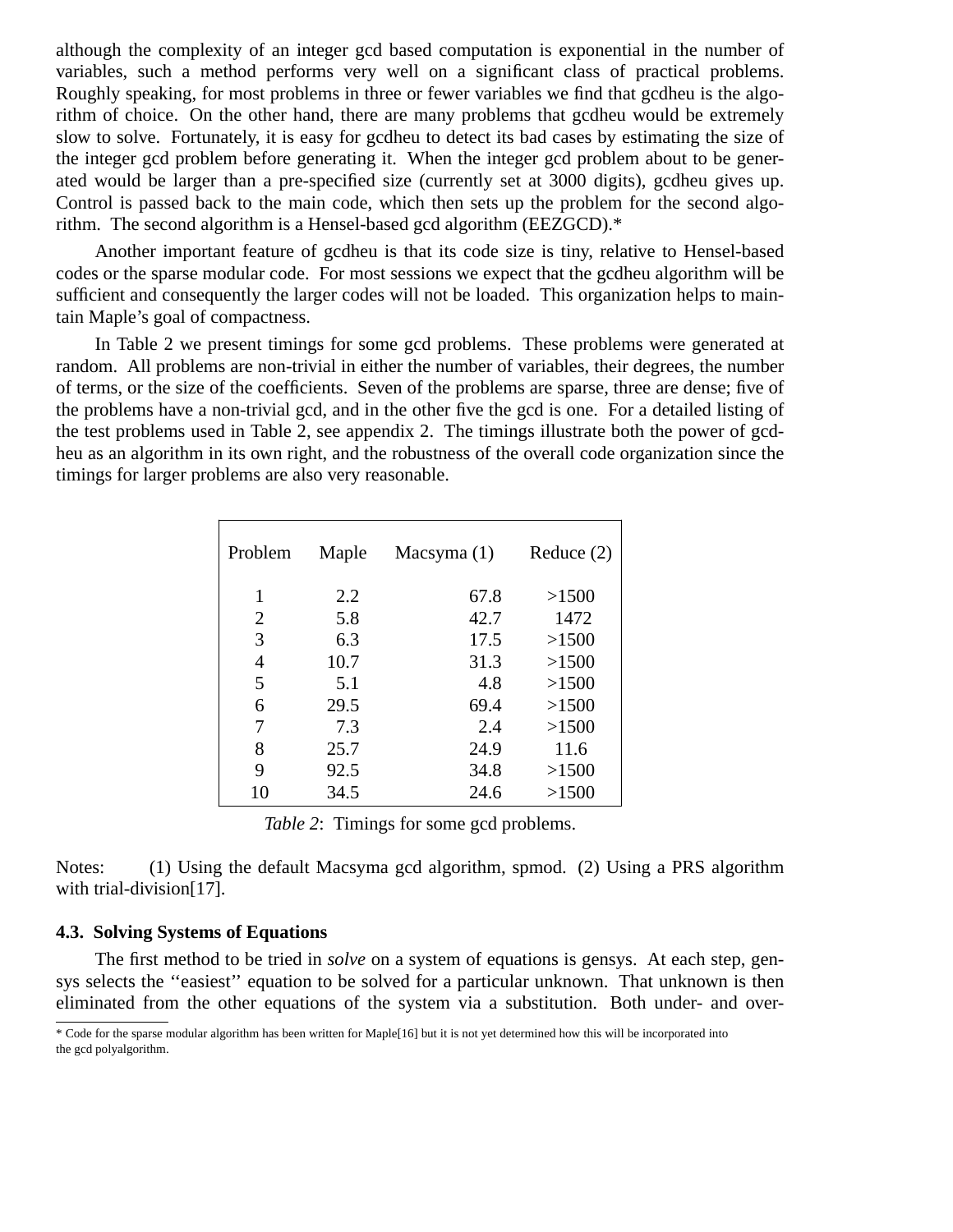determined systems of both linear and nonlinear equations can be solved in this way. Gensys spends a considerable amount of time evaluating the complexities of each equation. Ideally, all unknowns will be found and eliminated from ''simple'' equations, preserving sparsity where possible. What is considered a simple equation in gensys is any equation containing an unknown that when eliminated, will most likely produce a simpler, smaller system. This elimination procedure is repeated until either the system has been reduced to a single equation, in which case back-substitution is employed to obtain the solution, or else further progress is blocked because proceeding would generate, for example, new quotients of polynomials.

-13-

At this point, control is passed to a second method, a modified fraction-free Gaussian elimination algorithm for solving rectangular linear systems. This algorithm solves the remaining linear problems for which gensys would be too expensive. If the system is found to be nonlinear then control is passed back to gensys, which continues the elimination. A resultant based algorithm is called for the general case when gensys cannot proceed.

This organization of the solve code has several advantages. Simple linear and nonlinear equations are eliminated quickly. Gensys preserves sparsity for as long as is practical. Since gensys is by nature a sparse algorithm, we are interested in how it performs on dense systems (its worse case) where much of the time will be spent in looking at the equations. The first problem in Table 3 shows that the cost of using gensys rather than immediately using Gaussian elimination is not unreasonable. (Our time for directly applying Gaussian elimination on the first problem is 23 seconds). For large sparse systems, the hybrid algorithm performs much better than Macsyma's default algorithm. The first four times reported in Table 3 are for linear systems and the last two are for nonlinear systems. For a detailed listing of the test problems used in Table 3, see appendix 3.

| Problem description                      | Maple | Macsyma   | Reduce |
|------------------------------------------|-------|-----------|--------|
| 10 equations, 10 unknowns                |       |           |        |
| dense with integer coefficients          | 50.8  | 22.5      | 21.5   |
| 30 equations, 29 unknowns                |       |           |        |
| integer coefficients                     | 55.6  | 122.9     | (1)    |
| 50 equations, 50 unknowns                |       |           |        |
| sparse band system                       | 138.6 | 1180      | 1162   |
| 147 equations, 49 unknowns               |       |           |        |
| very sparse with trivariate coefficients | 96.5  | 1078.3(2) | (1)    |
| 19 equations, 17 unknowns                |       |           |        |
| sparse system with 4 solutions           | 68.5  | >1500     | (1)    |
| 22 equations, 17 unknowns                |       |           |        |
| sparse system with no solution           | 17.9  | >1500     | (1)    |
|                                          |       |           |        |

*Table 3*: Timings for solving systems of equations.

Notes: (1) Reduce's solver was not programmed to solve over-determined systems. (2) This time reported for Macsyma was obtained by Prof. Stanly Steinberg of the University of New Mexico, using special purpose code developed for the problem. Macsyma's default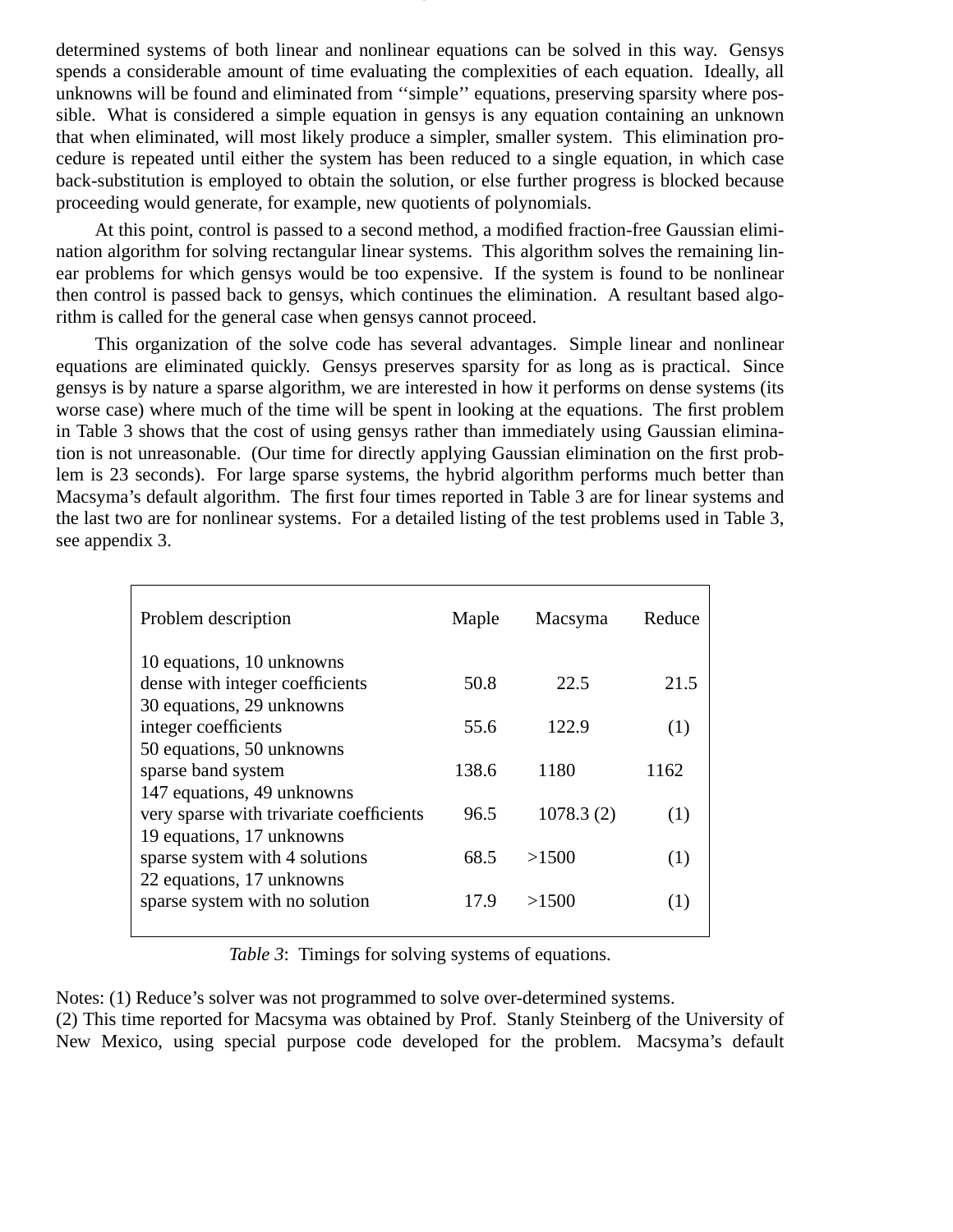algorithm could not solve this problem in under 1500 seconds.

# **5. Further Comparisons of Space and Time**

Table 4 presents some timing comparisons for a variety of symbolic computation problems which are summarized below. More details about these test problems can be found in appendix 4. All times are in seconds in the form *user time* + *system time* obtained from the Unix time command on a Vax 11/780 running Berkeley Unix version 4.2. The *Maple space* column indicates the total number of bytes of memory required by Maple (compiled kernel plus data space) for the problem. Note that automatic garbage collection is not yet operational in Maple and therefore the space consumption increases monotonically with execution time. Note also that the initial size of code plus data space for Reduce is over one megabyte and for Macsyma is over three megabytes, in contrast with Maple's initial size of 104K bytes.

| Problem        | Maple space | Maple time   | Macsyma time   | Reduce time    |
|----------------|-------------|--------------|----------------|----------------|
| $\mathbf{1}$   | 139K        | $10.4 + 0.6$ | $23.3 + 8.4$   | $134.0 + 29.7$ |
| $\overline{2}$ | 145K        | $14.3 + 1.8$ | $40.4 + 13.6$  | $180.0 + 26.6$ |
| 3              | 222K        | $4.8 + 1.0$  | $46.1 + 21.0$  | $43.5 + 10.0$  |
| $\overline{4}$ | 777K        | $18.7 + 2.5$ | $180.8 + 11.2$ | $88.6 + 4.9$   |
| 5              | 169K        | $1.5 + 0.4$  | $26.2 + 9.7$   | $4.7 + 1.4$    |
| 6              | 432K        | $32.6 + 4.0$ | $68.9 + 11.7$  | $37.1 + 7.6$   |
| 7              | 251K        | $23.6 + 2.4$ | $88.5 + 18.3$  | >1000.0        |
| 8              | 169K        | $2.0 + 0.4$  | $93.3 + 14.2$  | Not attempted  |
| 9              | 185K        | $2.2 + 0.5$  | $183.3 + 22.1$ | Not attempted  |
| 10             | 603K        | $27.2 + 2.8$ | $101.2 + 20.4$ | $33.5 + 7.9$   |
| 11             | 181K        | $2.6 + 0.5$  | $3.3 + 5.4$    | Not attempted  |
| 12             | 247K        | $5.7 + 1.1$  | $3.0 + 6.0$    | $7.5 + 3.4$    |
| 13             | 302K        | $12.4 + 1.5$ | $36.7 + 14.8$  | $11.5 + 3.0$   |
| 14             | 152K        | $1.2 + 1.2$  | $2.9 + 4.7$    | $1.3 + 1.6$    |
| 15             | 414K        | $16.8 + 2.4$ | $46.9 + 13.5$  | Not attempted  |

*Table 4*: Space and time statistics for a variety of problems.

Description of Problems in Table 4

- 1 Compute and print 1000!.
- 2 Compute a ''big'' rational number: 13ˆ1000 / 14ˆ960
- 3 Compute arcsin(.7102633504 6985192786 3258652083 7914203194 9324761436) to 50 digits.
- 4 Read in a random polynomial but do not print it. It has 396 terms, 5 variables, each of degree 6, and 4-digit coefficients.
- 5 Do 1000 assignments in a *for* loop without printing: for i to 1000 do a := i od.
- 6 Solve a sparse linear system of equations (20 by 20, 3 terms per equation, random 4-digit integer coefficients).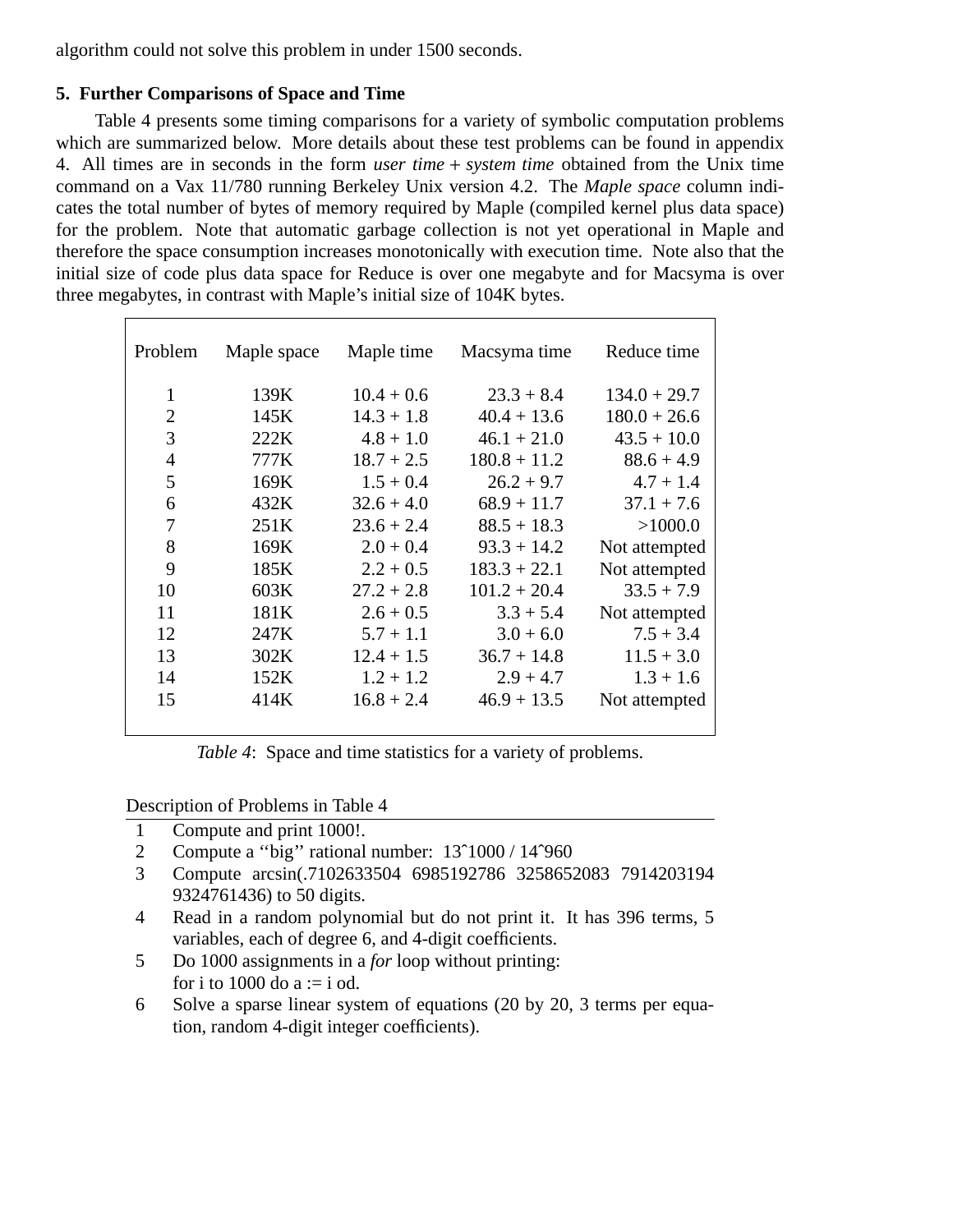- 7 Compute and print −diff(u,z) from [18,p. 510]
- 8 Factor 16254399361 (= 89137 \* 182353 ).
- 9 Taylor series of sin(x<sup>2</sup>5−3\*x<sup>2</sup>8+7\*x<sup>2</sup>29+13\*x<sup>2</sup>59) up to the term in x<sup>2</sup>64.

-15-

- 10 Compute and print the f and g series to order 16.[19]
- 11 Compute and print the indefinite summation: sum( $i$ ^12,  $i = 0..n-1$ ).
- 12 Find  $\int x^{30} e^x dx$ .<br>13 Expand (a+b+c+
- Expand  $(a+b+c+d+e+f+g+h)^4$  and print it.
- 14 Recursion test: f := proc(n) if n=0 then 1 else f(n-1) fi end; f(100).
- 15 SIGSAM Problem #3: Reversion of a double series[20], solved to order 4 by Hall's 2nd method[21] (includes print time).

## **6. Future Development**

The Maple project is an ongoing activity of the Symbolic Computation Group at the University of Waterloo. We mention here some of the developments that are anticipated for future versions.

## **6.1. Algorithm improvements**

Some of the existing mathematical packages are being improved. For example, the gcd package is largely completed but its multivariate Hensel-based (EEZGCD) algorithm will have Wang's coefficient pre-determination added to it for improved performance on sparse problems. The factor package similarly needs to exploit coefficient pre-determination (this is currently implemented only for the leading coefficient) in the multivariate Hensel lifting stage. Maple's univariate factorizer is a heuristic algorithm based on single-point evaluation and integer factorization [22], which performs well on problems with reasonably small integer coefficients, but we have yet to complete implementation of the Berlekamp/Hensel algorithm for univariate factorization. Another package to be completed is the integration package, which currently includes only a ''front end'' of heuristics. Eventually the Risch procedure will be included as part of *int* (work is in progress). The method of resultants is being added to the solve package for solving systems of polynomial equations.

There are numerous mathematical packages yet to be introduced into the Maple library. For example, a differential equations package and a tensor package have yet to be implemented.

# **6.2. Language facilities**

The following are some of the language facilities awaiting implementation.

- (1) Automatic garbage collection (currently the user must issue a gc() function call).
- (2) Pattern matching simplification.
- (3) User-specified simplification rules.
- (4) Operators, including an operator algebra facility.
- (5) Foreign function interface (some work has been done on an interface to Fortran and an interface to Prolog).
- (6) Language conversion (some work has been done on converting Maple output to Fortran syntax).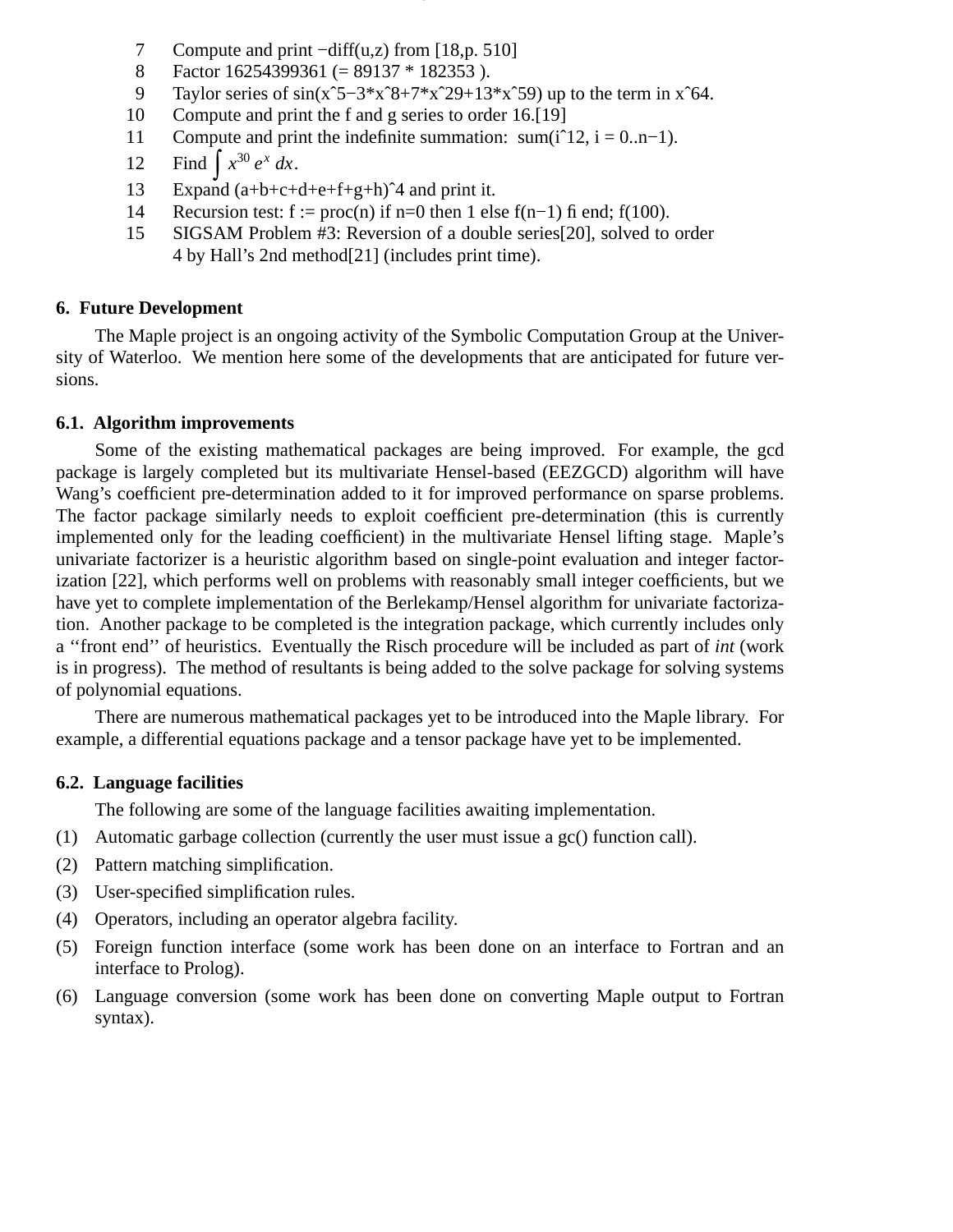#### **6.3. Porting Maple**

The Maple system is designed to be portable to various operating systems, usually in the C language. The main restriction is that the host system must support a large address space (e.g., Maple is not designed to work with 16-bit addresses) and must have enough physical memory (we recommend a minimum of one megabyte) to be capable of handling typical symbolic computations. To date, Maple has been fully ported between C under Berkeley Unix on a VAX 11, B under GCOS-8 on a Honeywell DPS-8, C under Xenix on a Spectrix S-10 (M68000-based microcomputer) and C under TOPS-20 on a DEC20. The VAX/Unix and DEC20 versions are currently in distribution. Work is well underway to port Maple to the IBM VM/CMS operating system and to the WICAT operating system. Planned for the near future is a version for DEC's VAX/VMS operating system (see below).

-16-

## **6.4. Maple in undergraduate teaching**

We are particularly excited about the introduction of Maple into the mainstream of the undergraduate mathematics curriculum. Current plans include experimenting with Maple as a laboratory tool to be used by first- and second-year calculus and linear algebra students at the University of Waterloo. A pilot project is scheduled for the term beginning in January 1985, probably using a VAX 11/785 running VMS, to service approximately 300 students. To increase the capacity beyond the size of a pilot project, we expect to move to a network of microprocessors connected to a file-server VAX, with the bulk of the symbolic computation being done on the microprocessors.

## **7. Availability of the Maple System**

Maple version 3.2 is currently being distributed for VAX/4.2 BSD Unix, and for DEC20 systems running TOPS-20. During the latter part of 1984 we plan to begin distribution of the Maple system (version 3.3 and beyond) through the facilities of Watsoft, an institution within the University of Waterloo which is responsible for the distribution of several other software products (WATFOR, WATFIV, WPascal, etc.). We expect that the Watsoft distribution will initially include IBM mainframes (VM/CMS), and eventually VAX/VMS and M68000-based systems.

Licensing and distribution information, and copies of Maple documentation[23,24,25], are available by writing to:

> Maple Lab Symbolic Computation Group Department of Computer Science University of Waterloo Waterloo, Ontario Canada N2L 3G1

## **Acknowledgements**

We wish to acknowledge the contributions our Maple co-workers Marta Gonnet and Benton Leong, and Prof. Stan Devitt of the University of Saskatchewan, have made to the design and development of Maple. We also wish to thank Prof. Stanly Steinberg of the University of New Mexico for supplying us with one of the test problems used in this paper, and our fellow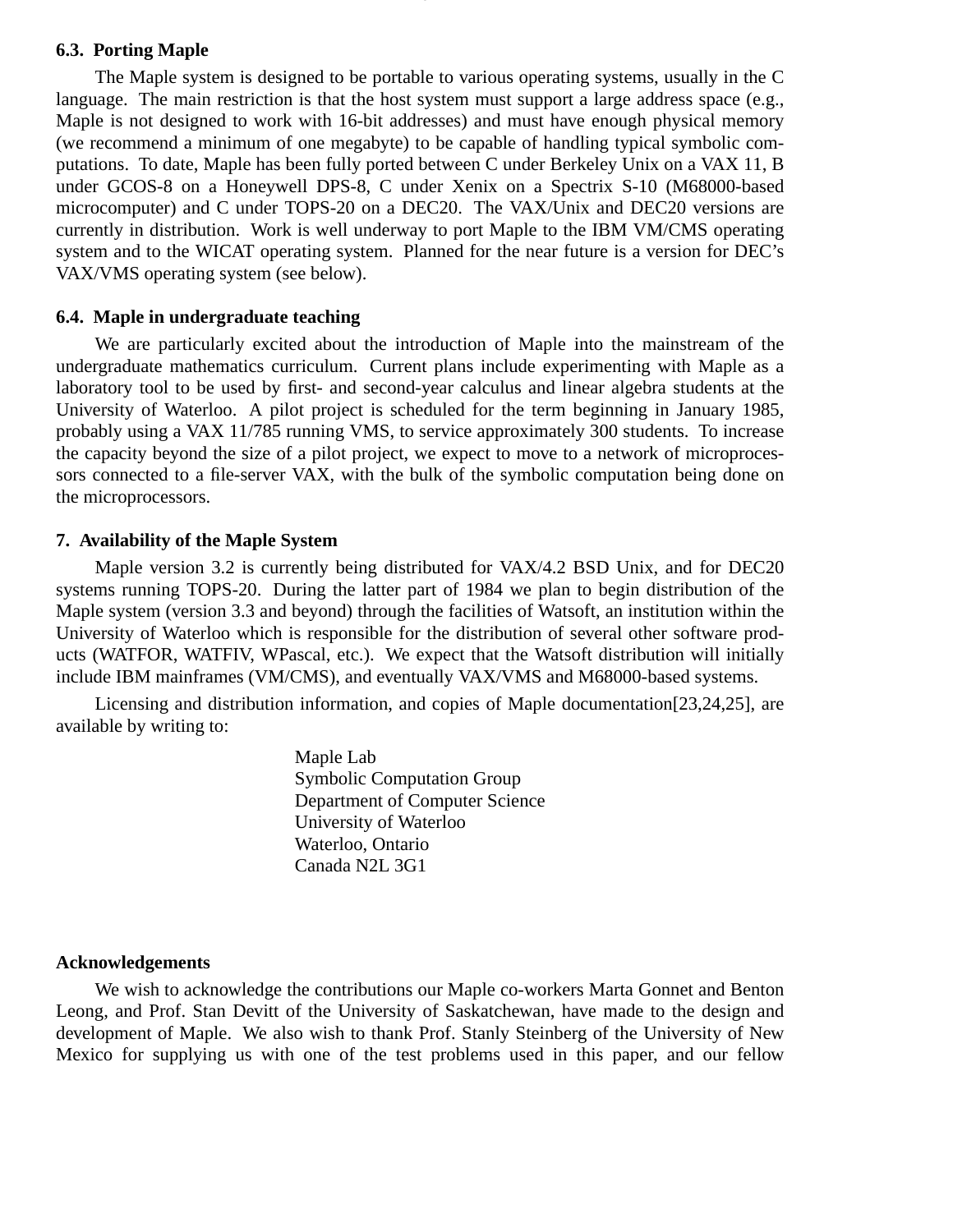Macsyma users for helping us with the Macsyma system at various times.

# **References**

- 1. Art Rich and David Stoutemyer, "Capabilities of the muMATH-79 Computer Algebra System for the INTEL-8080 Microprocessor," *Proceedings of Eurosam '79,* pp. 241-248, Springer-Verlag (1979).
- 2. David Stoutemyer, "PICOMATH-80, an Even Smaller Computer Algebra Package," *SIGSAM Bulletin,* 14, 3, pp. 5-7 (1980).
- 3. Bruce J. MacLennan, *Principles of Programming Languages: Design, Evaluation, and Implementation,* Holt, Rinehart, & Winston,, Toronto (1983).
- 4. Martin Griss, Eric Benson, and Gerald Maguire, Jr, "PSL: A Portable LISP System," *Proceedings of the 1982 ACM Symposium on Lisp and Functional Programming,* pp. 88-97 (1982).
- 5. Allan Borodin, Michael Fischer, David Kirkpatrick, Nancy Lynch, and Martin Tompa, "A Time-Space Tradeoff for Sorting on Non-Oblivious Machines," *Proceedings of 20th Annual Symposium on Foundations of Computer Science,* pp. 319-327, IEEE Computer Society (1979).
- 6. A.C. Hearn, "Reduce A Case Study in Algebra System Development," *Computer Algebra, Proceedings of Eurocam82,* Springer-Verlag, Berlin (1982). Lecture notes in Computer Science, v. 144.
- 7. Gaston H. Gonnet, "Determining Equivalence of Expressions in Random Polynomial Time," *Proceedings of the 16th ACM Symposium on the Theory of Computing,* pp. 334-341 (April 1984).
- 8. G.E. Collins, "Subresultants and Reduced Polynomial Remainder Sequences," *Journal of the ACM,* 14, pp. 128-142 (1967).
- 9. W.S. Brown, "The Subresultant PRS Algorithm," *ACM Transactions on Mathematical Software,* 4, 3, pp. 237-249 (1978).
- 10. Joel Moses and David Y.Y. Yun, "The EZ GCD Algorithm," *Proceedings of the ACM Annual Conference,* 28, pp. 159-166 (August 1973).
- 11. Paul Wang, "The EEZ-GCD Algorithm," *SIGSAM Bulletin,* 14, 2, pp. 50-60 (May 1980).
- 12. Richard Zippel, "Probabilistic Algorithms for Sparse Polynomials," *Proceedings of Eurosam 79,* pp. 216-226, Springer-Verlag (1979). Springer-Verlag Lecture Notes in Computer Science no. 72.
- 13. B.W. Char, K.O. Geddes, and G.H. Gonnet, "GCDHEU: Heuristic Polynomial GCD Algorithm Based On Integer GCD Computation (Extended Abstract)" in *Proceedings of Eurosam 84,* pp. 285-296, Springer-Verlag (1984). Springer-Verlag Lecture Notes in Computer Science no. 174.
- 14. W.M. Gentleman and S.C. Johnson, "Analysis of Algorithms, A Case Study: Determinants of Matrices with Polynomial Entries," *ACM Transactions on Mathematical Software,* 2, pp. 232-241 (September 1976).
- 15. E. Horowitz and S. Sahni, "On Computing the Exact Determinant of Matrices with Polynomial Entires," *Journal of the Association for Computing Machinery,* 22, 1, pp. 38-50 (January 1975).